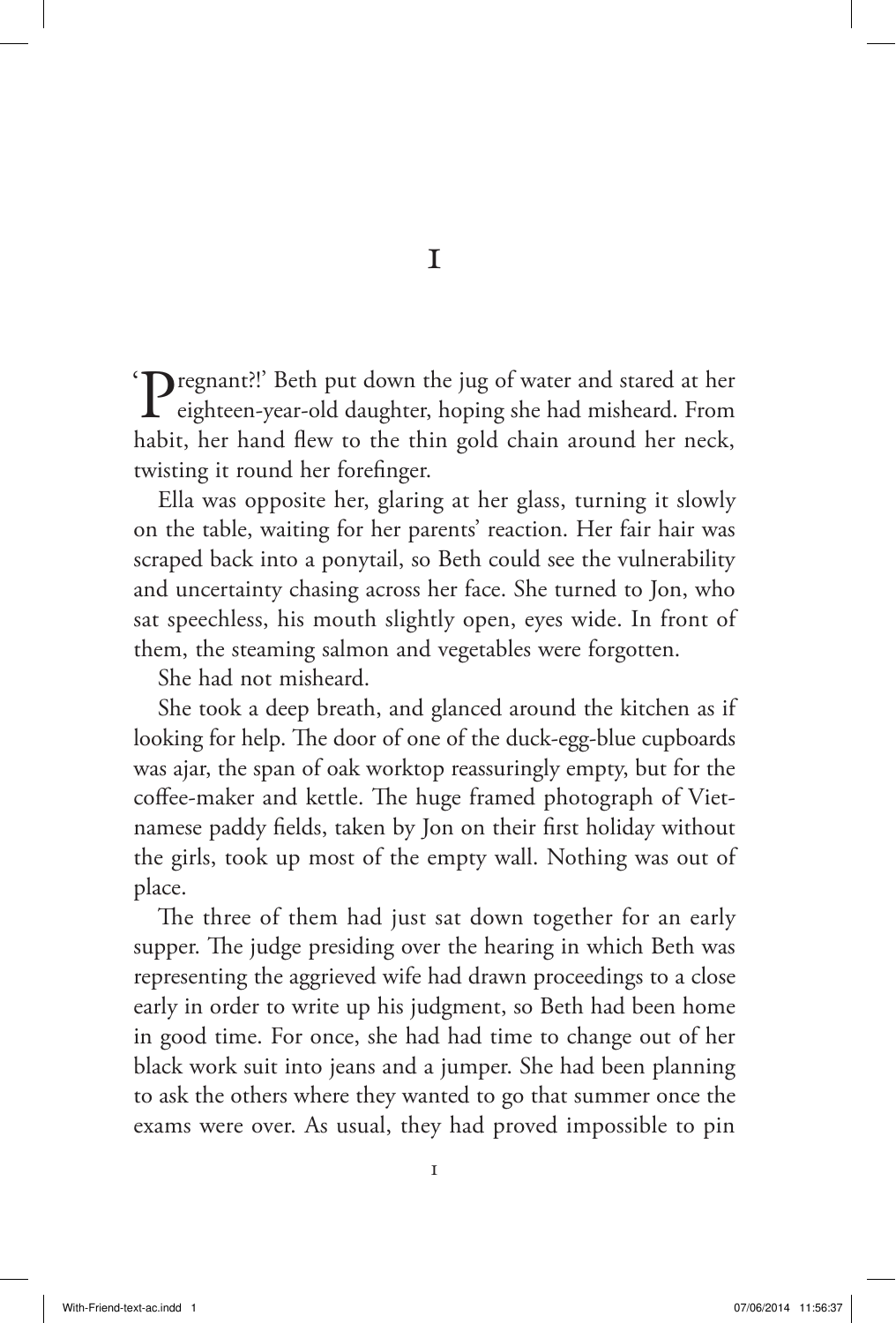down so far. Croatia? Turkey? Greece? All hot, relaxed places that would have something to offer each of them. Now that Ella was about to leave home for university, this might be the last family holiday they'd ever take together. The thought had struck Beth with sadness.

Then Amy had rung to say that after the school hockey match she was going round to her best friend Hannah's house to revise – whatever that really meant. Beth was under no illusions when it came to Amy's less than enthusiastic academic leanings. Ella had come down from her bedroom and helped lay the table as usual, then waited till they were all sitting down before blindsiding them with her announcement. There had been no preamble, just a straightforward 'I've got something to tell you.' And then she did.

'Are you sure?' Beth asked. Her instinct was to play for time, uncertain how she should react. She straightened the blue place mat in front of her, aligned her knives and fork. Order.

Ella gave a little nod, still turning her glass. 'Yes,' she whispered, looking up, her face drawn but set, her eyes shiny. 'I've done a test.'

Beth sprang up and went around the table to sit by her, hugging her tight, feeling Ella's tension as she leaned into her for support. Pregnant! For a moment, Beth's shock stopped any thought, only allowing her to feel Ella's anxiety and her dread of their reaction as if they were her own. She held her closer. 'Those tests have never been one hundred per cent reliable. It could be wrong.' But she knew she was really only clinging to a fragment of wreckage as they were washed out into choppy waters.

Ella shook her head wordlessly, scrabbled for a tissue in her pocket and blew her nose. Beneath the sloppy jumper, Beth could feel her daughter's slim frame trembling. She reached out with her spare hand to stroke the stray wisps of hair back from Ella's face.

'I've done more than one test,' Ella choked out, as she regained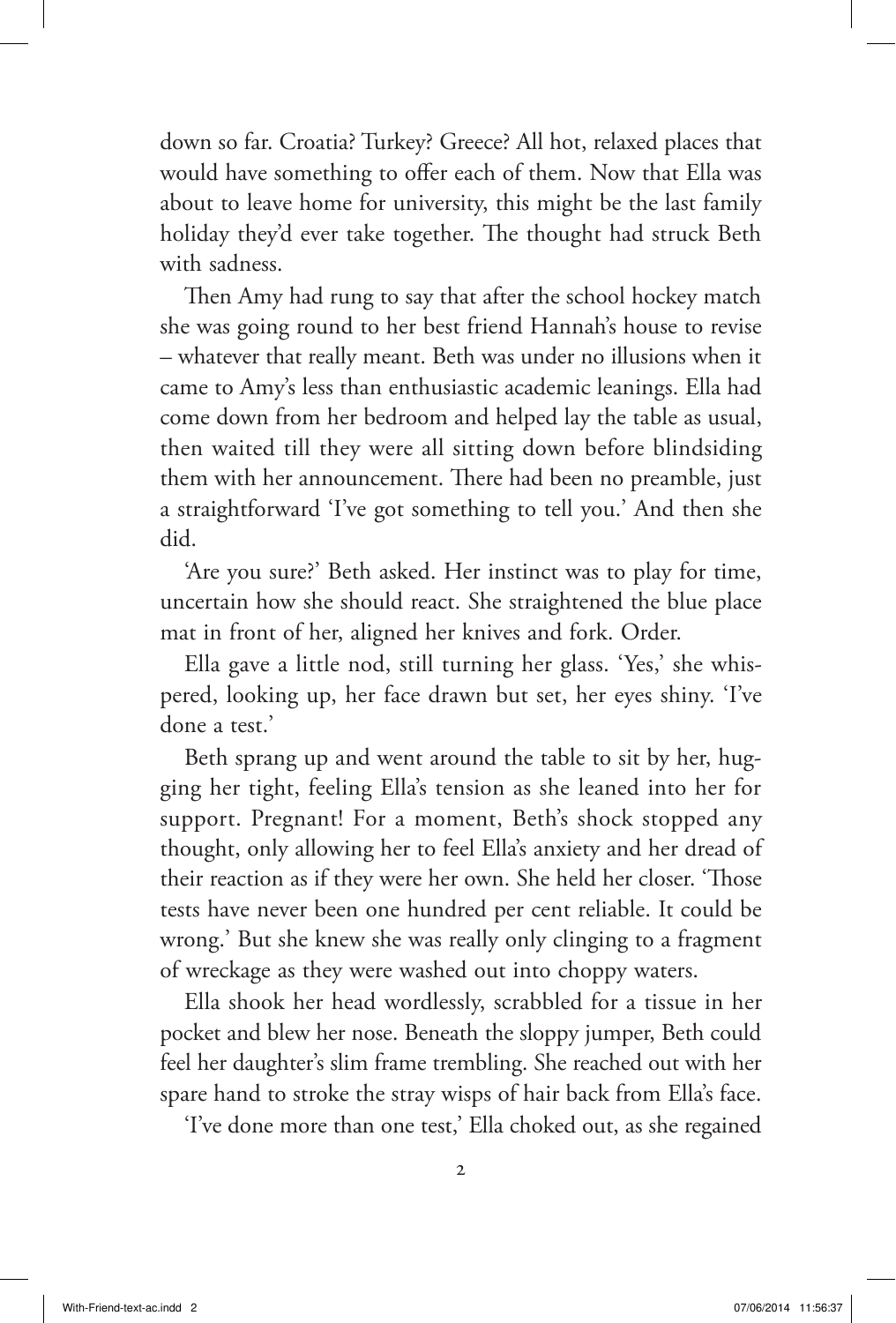some control of herself. 'They were all positive, so they must be right.'

'Oh, Ella.' Beth kissed her cheek. 'How many weeks, do you think?' She blinked back the tears that stung her eyes, and swallowed hard. This couldn't be happening. Not to Ella. A dart of fear shot through her: fear of the unknown, of what would happen to their daughter. Until now, Ella's path through life had been virtually obstacle-free. She'd done everything expected of her, all the boxes ticked. But this! They'd never expected anything like this to rock their world.

Ella looked at her. 'Seven or eight, I suppose. I'm not sure.'

Beth concentrated on maintaining an outward appearance of calm, while inside her thoughts were whirling, one unanswered question tripping over another. How could this be happening? How could Ella not be sure? What had she been doing two months ago? Around Christmas? As far as Beth knew, she didn't have a boyfriend. So who …?

'I don't know what to do,' Ella said.

'You must do what you think is right,' said Jon, speaking slowly at first, as if he was making up his mind. 'We'll support you whatever you decide.'

*Whatever you decide.* The words ricocheted around Beth's head as their dual significance sank in. Her hand rose to her gold chain again, twisting it once, twice around her finger.

'Who's the father?' Jon asked quietly. 'Does he know?'

He had asked the question burning on the tip of Beth's tongue. She watched his expression, which showed nothing but love and concern. He was keeping anything else well hidden. He had always been so protective of Ella and Amy. When they were tiny, he'd joke about how, in the future, he'd insist on right of veto over any potential boyfriends. Even if he had been serious, there hadn't been any for him to approve or disapprove of. Too late now. The thought flitted through Beth's head.

Ella had always been a model daughter. Everyone said so.

3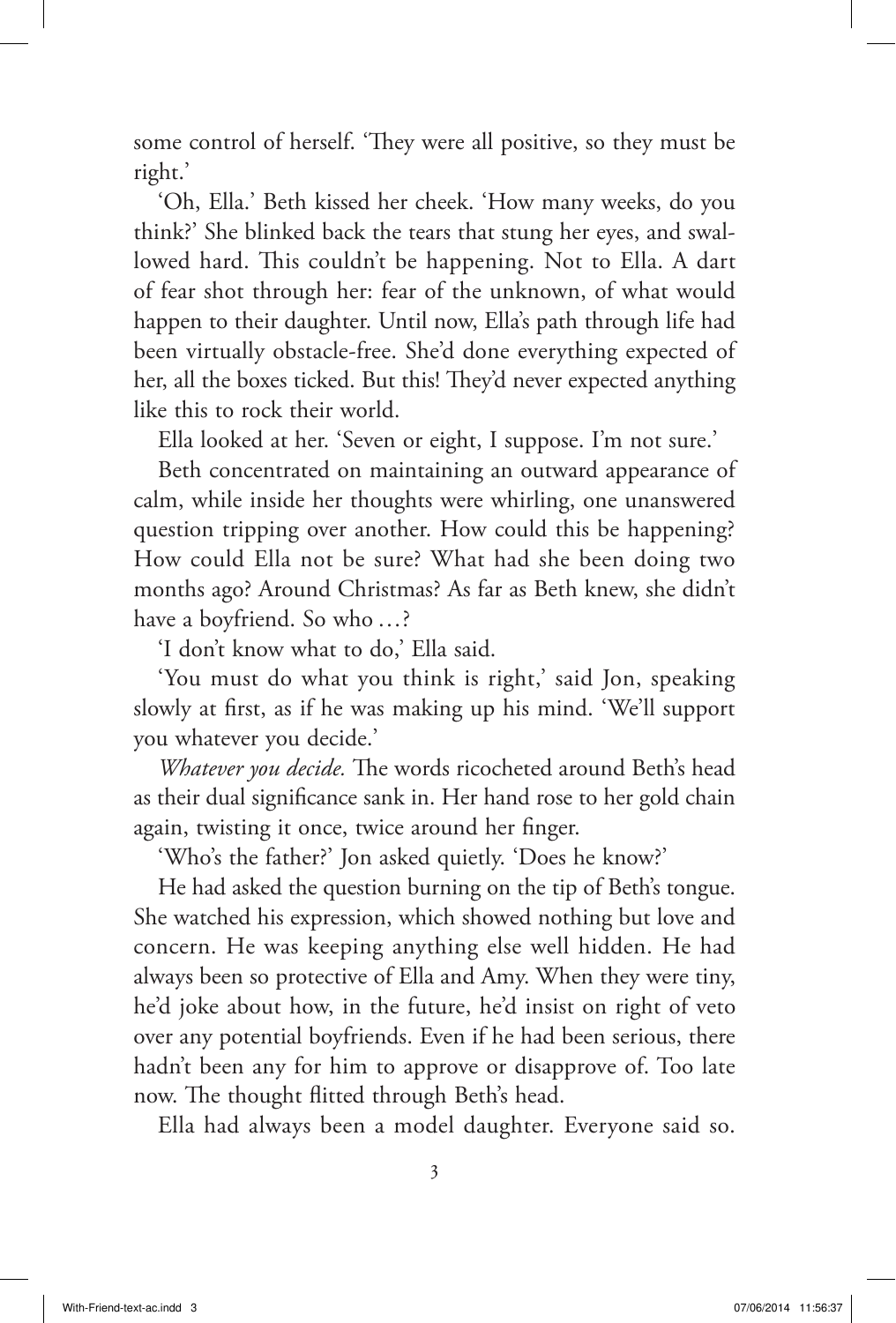Unlike her wayward younger sister, she had never done anything to make them worry. She was polite, kind and a hard worker at school, always focused, determined to get the outcome she wanted from whatever she was doing. Yes, she could dig her heels in, but where was the harm in that?

A baby. Nobody had said the word yet. But they were all thinking it.

If Ella really was pregnant, what would happen to her plans for the future? The predicted star-graded A levels, the place to study medicine at Cambridge. These were what she had worked for, what she had wanted and, therefore, what they had wanted for her. But if she had a baby … Beth tried to leave the thought unfinished, but she couldn't stop herself racing through the possible repercussions. She felt tears stinging her eyes again, but she wouldn't let them fall. Crying wouldn't help. Her first instinct was to protect, her second to guide and advise. After all, sorting out other people's problems was what she did for a living.

'You've never mentioned a boyfriend.' The words were out before Beth could stop them. They hung in the air, more accusatory than she had intended. 'Or have I forgotten?' she finished, gentle again, not wanting to reprimand Ella. Guilt that she hadn't talked to her more, didn't know what was going on in her life, niggled at her.

Ella shook her head, blowing her nose again. 'He's not exactly.' Her words were so quiet that her parents barely heard them.

Oh, God! Had she been sleeping around? Having unprotected sex? A new set of circumstances and their consequences entered the equation. Beth pulled back so she could see Ella clearly. Her daughter straightened up, her face blotchy but more determined now. Beth recognised that look. She drew in a shuddery breath. 'What is he, then?' she asked.

'I don't want to talk about him until I've told him. Until we've decided what to do.' Ella sniffed, back in control of herself again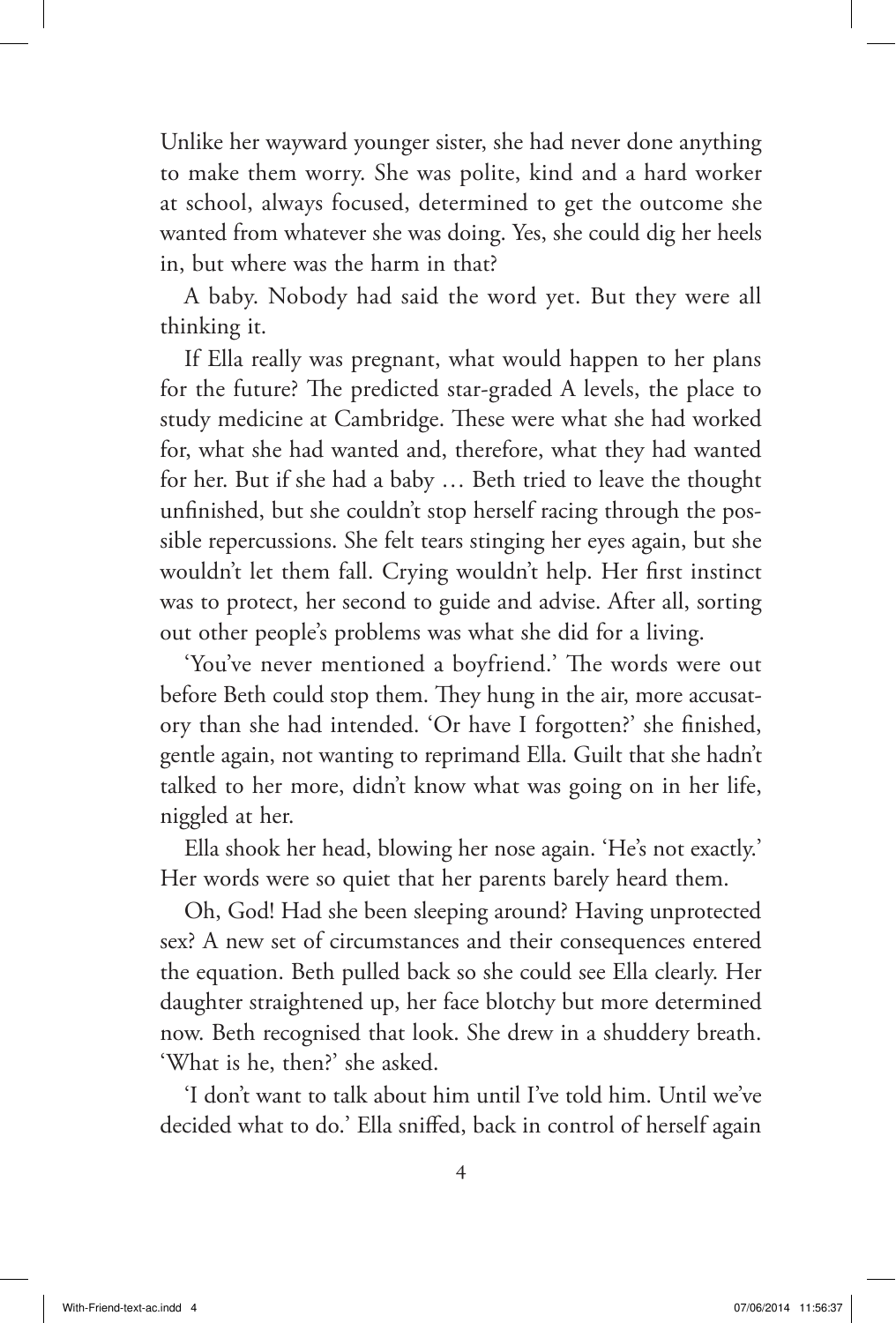as she folded her arms across her chest and shifted out of her mother's embrace.

'What do you mean?' Beth hadn't meant to sound so anxious. Dealing with problems was one thing when they were someone else's, but this was different. 'Are you really not going to tell us who he is?'

'Being angry isn't going to help,' Jon intervened, ever the family peacemaker.

'I'm not. Really I'm not.' He was right, of course. Beth squeezed Ella's shoulder, reassuring her, before returning to her place at the other side of the table. Was this really happening to them? If she pinched her wrist, perhaps she would wake up. She didn't.

'I just want to talk to him first.' The damp tissue twisted between Ella's fingers and tore. 'I should have done it before telling you, but I couldn't keep it to myself…'

Jon ran a hand through his curly hair, his expression both puzzled and concerned. 'Of course, Lulu.' He used her childhood nickname, the one she always responded to.

Beth glared at him, then looked away. She didn't want to argue with him in front of Ella, especially not now, but surely they should insist that she told them. Whoever the boy was, he shared the responsibility. He would have his own views about what should happen.

'Tell us when you're ready, and then we can work out what to do together.' Jon reached across the table and clasped both of Ella's hands. She looked up at him, grateful.

As she witnessed their exchange, Beth was beginning to appreciate the strong young woman her daughter had become. When had that happened? It was no time since they had been collecting her from school, taking her to piano lessons, helping her with homework, applauding her at prizegivings and school plays, driving her to and from parties. So many snapshots from her past flicked by. Now tall and leggy in her black skinny jeans and baggy jumper, with a purposeful expression, she had grown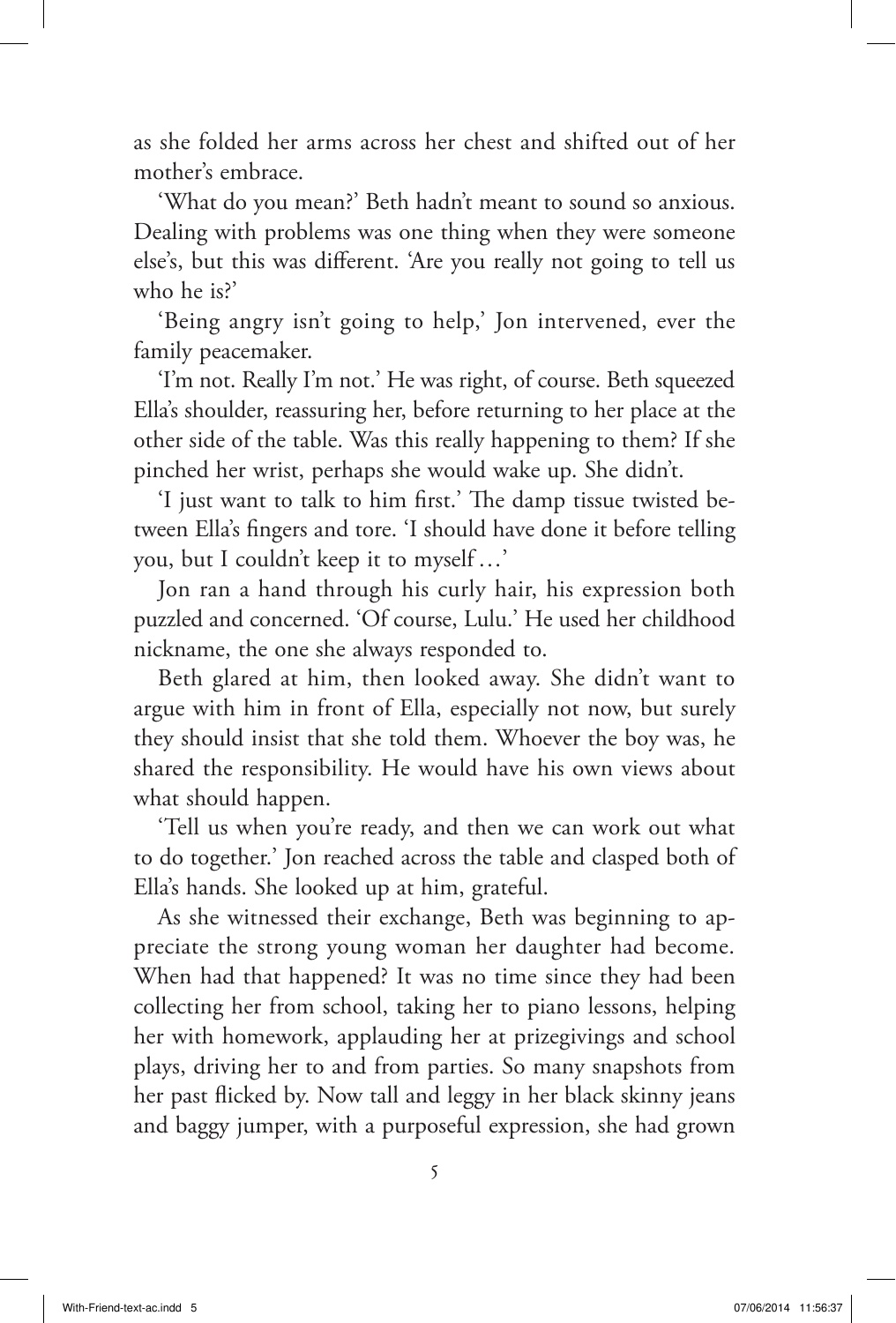up almost without Beth realising. She suffered a familiar pang of guilt for all those hours spent at work that might have been spent at home; all those opportunities to discover what really made her daughter tick that she would never get back. The truth was, of course, that Beth had no idea who her daughter spent her time with when she wasn't at home. She had made assumptions about her being with her girlfriends, hanging out, sleeping over. She should have involved herself more.

But, she justified to herself, she and Jon had always agreed that she could never have been a stay-at-home mother. When they'd met, she was already well on the way to becoming a successful lawyer. She adored her family, but her job was what made her get up in the morning. She relished the challenge, the difference she could make to people's lives, the intellectual rigour. No, she had wanted to have it all – career and family – and had tried her best to make it work. She couldn't have done more than that.

'I'm sorry,' she said. 'Of course that's what you must do. It's just such a shock. Shall we start again?'

Jon shifted in his seat, crossing his legs, clearly relieved that she wasn't going to make a scene. She started to serve the supper, not that she would be able to stomach a mouthful.

Ella pushed her plate away. 'Sorry, Mum, I'm just not hungry. I've been dreading telling you. I knew how hard it would be. Dad's right, though. This is my decision.'

'We only want what's best for you,' said Jon, toying with a bit of salmon.

Beth stared at her plate. 'Have you thought about—'

'Mum, don't.' Ella stopped her from saying any more. 'I know what you're thinking.' She scraped back her chair and stood up, taking her plate over to the dishwasher, her huge monkey-faced slippers shushing over the limestone tiles.

'I'm not thinking anything,' Beth lied. 'But I don't want to see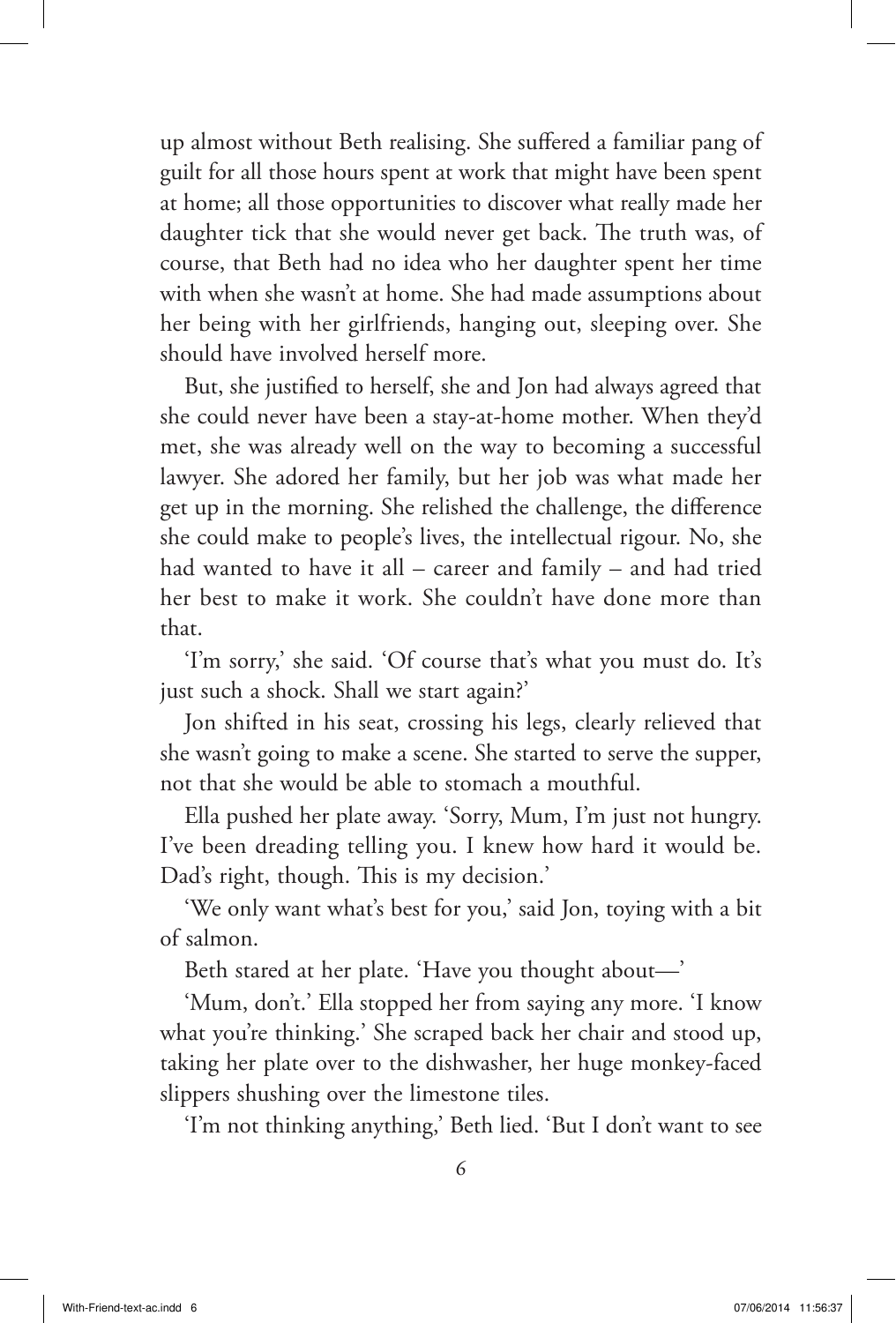everything you've worked for thrown away. You shouldn't make any decision lightly. You must look at all the possibilities.'

Ella's resigned expression was reflected in the glass splashback in the second before she squatted down to pet Jock, their grey schnauzer, who had come in to investigate the possibility of food. Then she straightened up and walked towards the door, shoulders hunched. Jock followed her, tail wagging, hoping this was the preamble to a walk.

Oh, God, thought Beth. This is so like what happened to me. The one thing I hoped the girls would never have to go through. At that moment, she wanted nothing more than to go over and hug her daughter again, but something in Ella's bearing prevented her. And then the moment had passed.

'Where are you going?' she asked instead, desperate to prolong the conversation, to reach some kind of resolution. 'We can't leave it at that.'

Ella looked back at them, biting her bottom lip hard before letting it slide away from under her teeth. 'I'm going upstairs. I've got to finish last year's physics paper for tomorrow. Not that I can concentrate, but I've got to try. Of course I'm not going to decide anything lightly or on my own, but there's no point in talking about it any more. Not at the moment. I just wanted you to know, that's all.'

'But…' Beth felt the weight of Jon's foot on hers, warning her that she was in danger of saying too much.

'Not now,' he whispered.

Ella shut the door behind her.

'But if not now, when?' Beth hissed back.

He shook his head.

They sat together listening to the thump of Ella's footsteps on the stairs. The kitchen was silent except for the sound of the rain beating on the glass roof of the extension. After a moment, Jon let out a deep sigh.

'How could this have happened?'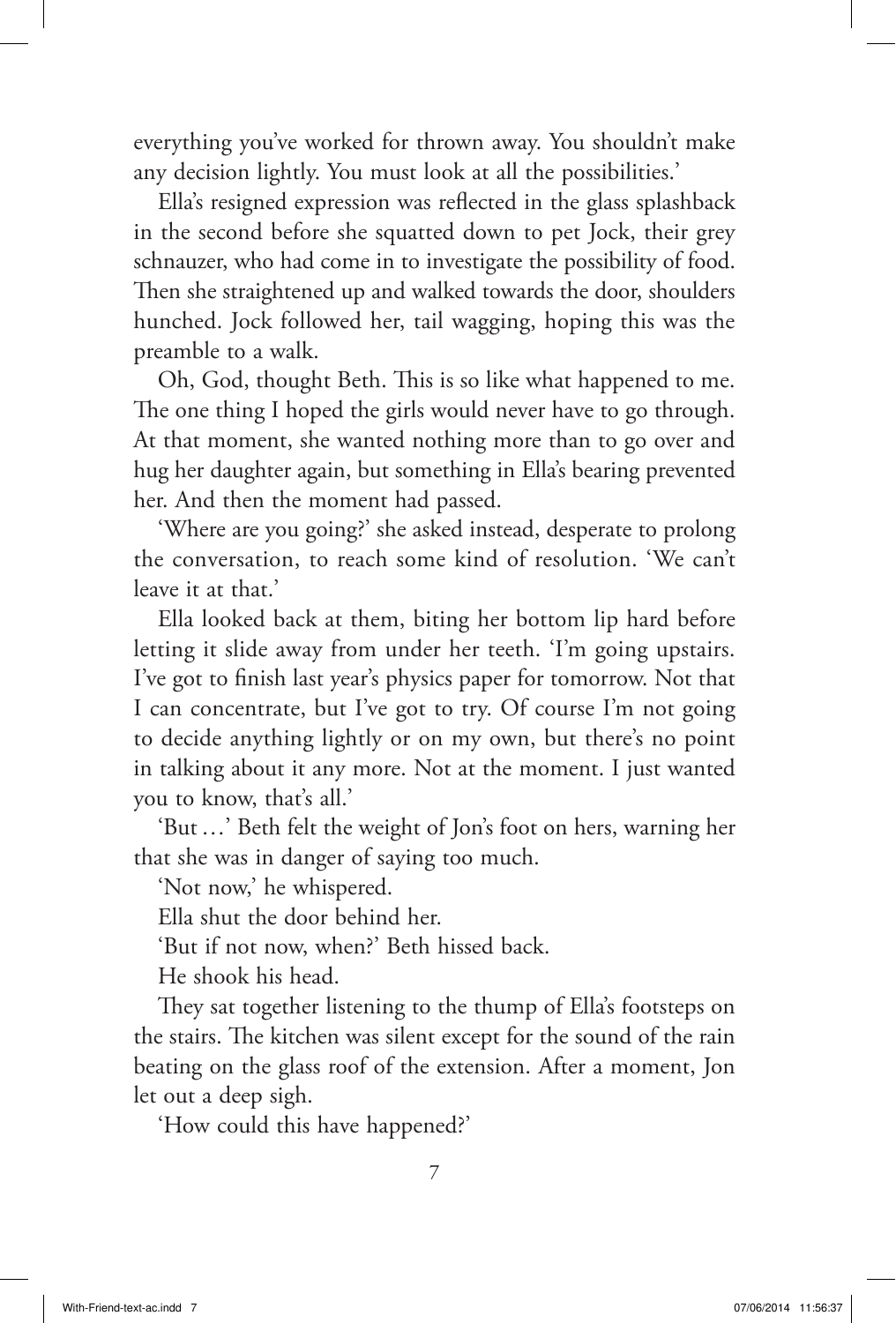'We know *how*.' Trying to get on top of her own confusion, Beth spoke sharply. She took a mouthful of her salmon, but almost gagged on the taste. Swallowing, she put down her fork. 'What we don't know is *who*.'

'I can't eat a thing either.' He stacked the plates, sweeping her leftover food on to his. 'If she's kept him secret till now, she's not going to tell us until she's ready. Even with this. You know what she's like.' He stood to pick up the plates and heap some of the leftovers into Jock's bowl. 'I can't believe we haven't noticed.'

Beth hesitated. 'But she can't have a baby.' Her voice broke. Jon passed her a bit of kitchen roll as she began to cry. 'What about all her plans?'

'Sometimes plans have to change.' He sounded stern, as if he had to make her understand. 'You of all people should know that.'

She ignored the dig. 'She doesn't have to have it, you know. There is another way.' She hesitated to say more, because she knew how strongly he felt about the issue. He'd made that crystal clear when she had told him about the abortion she'd had long before they met. He'd been sympathetic, but he hadn't hidden his feelings. 'If only I'd known you then,' he'd said, looking into her eyes. 'I would never have let you go through with it.' She'd been so touched; she had never forgotten his reaction. 'I'd have looked after you and made sure everything worked out for the best. You can't get rid of a life just because it's inconvenient.' Put like that, how could she argue?

At the same time, she had never regretted her decision. She couldn't help thinking that now. Having a baby at sixteen – only two years younger than Ella – in the household in which she had been brought up had been unthinkable. She would never have got away from there. Or if she had, she would never have survived. Usually she and Jon agreed about everything. But not about this, and maybe not when it came to their own daughter,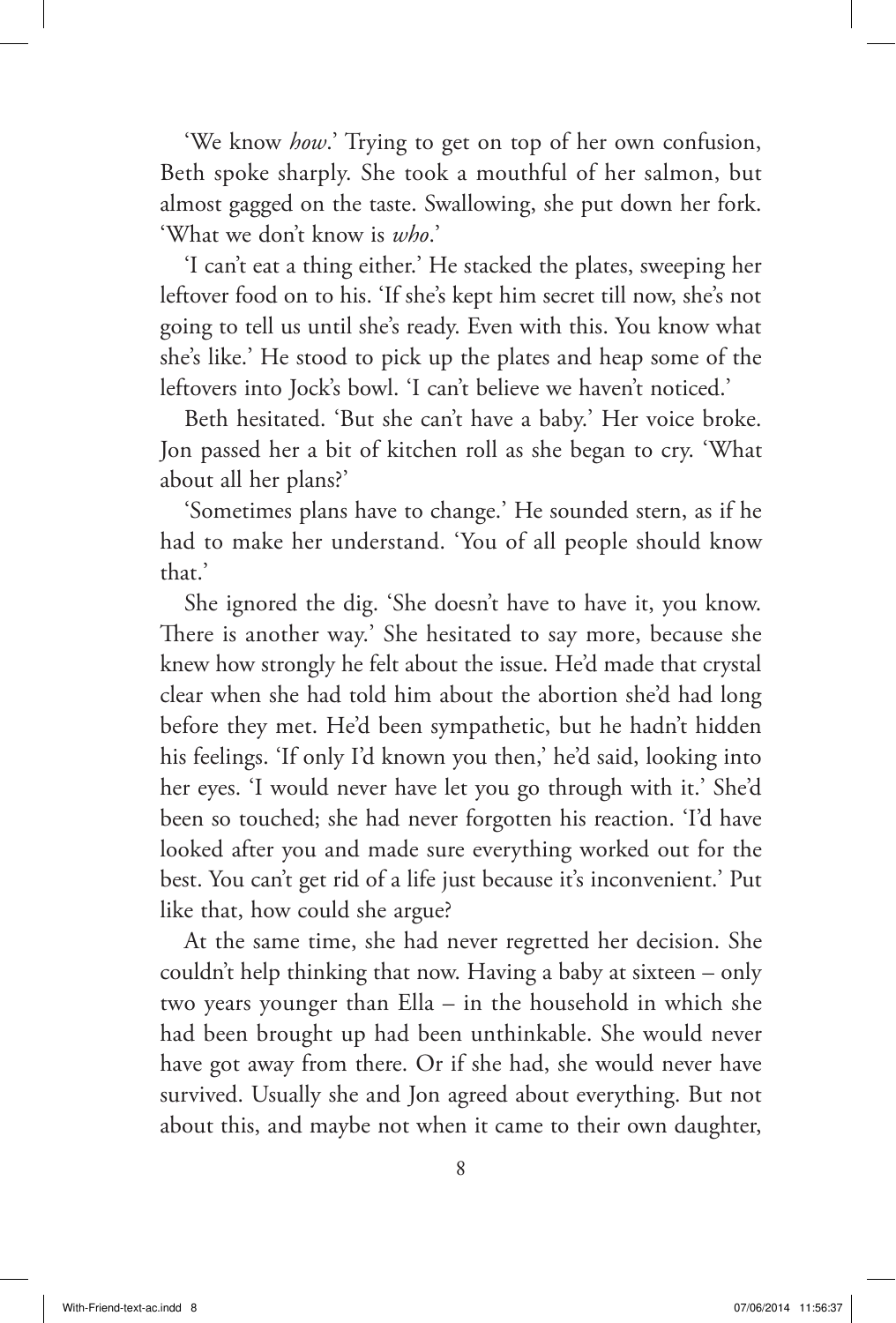whose career was mapped out, beckoning. All her teachers said the same thing.

'You're not seriously suggesting …?' He stopped, his head cocked to one side.

She didn't reply immediately. She needed to think the situation through, tread with care. 'I just think we should consider all the options, that's all. She's only just eighteen. What about her A levels, Cambridge, her life?' Did he not see how much those things mattered, how much a baby would disrupt everything?

'Why couldn't a baby be factored in? It wouldn't be the first time someone's done it.' He looked directly at her, challenging her, his dark eyes glittering. The silvering in the hair over his ears, the lines that deepened when he smiled and the slight pouches under his eyes gave him a lived-in look that she loved. If anything, age had improved him.

She was shocked to realise that he was quite serious. She recalled her own anguish when she had realised she was pregnant as if it was yesterday. However necessary it might have been, the decision to have an abortion had not been easy.

'Seriously, how could she possibly study medicine and look after a baby?' She heard the ghost of her young self talking. This was the girl who had wept with fear but hung, white-knuckled, on to the idea of a future, one she could never have had with a baby in tow. Surely the question was a reasonable one, something they should debate. When she had been studying law, there had certainly been no room for anything other than her career. Her family had come much later.

'Beth, listen to yourself. This is your grandchild you're talking about.' Jon straightened up from the dishwasher, shut the door and leaned against the run of units. The set of his face said he was not going to be easily budged. 'I know it's difficult, but we can't get rid of it just like that.'

She tried to sound reasonable. 'I'm playing devil's advocate here. We're not really talking about a baby at this stage, are we?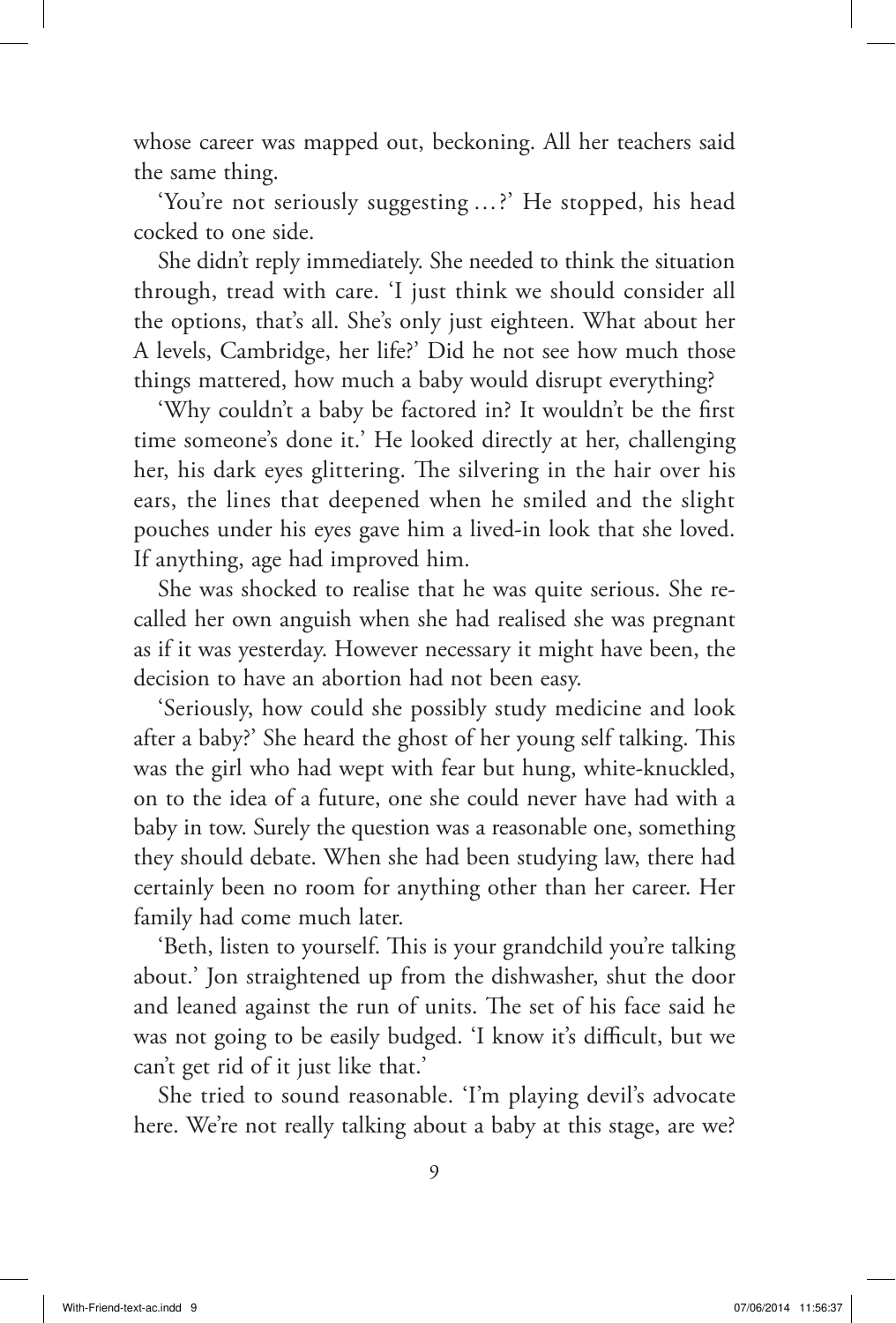It's just a few cells that are frantically dividing. That's all. They don't amount to anything yet. Plenty of young girls take the other route without coming to any harm. I did.' The more she spoke, the more she began to see this alternative as a possible answer.

He shook his head. 'I can't agree with you. Think of it this way. If we'd done what you're suggesting, we wouldn't have had Ella, and think how empty our lives would be without her. The *only* way I would ever go along with her having an abortion is if that's what she decides she wants. Then I'll support her, not because I approve, but because she's my daughter and I'd do anything for her. But I won't encourage her.' He twisted his wedding ring around his finger, but didn't take his eyes off Beth. 'I'm sorry.'

How could he be so infuriatingly calm? So closed? So wrong? Beth didn't want to be the bad guy, but didn't someone have to consider every option? She wouldn't let herself think of it as a baby. If she did, she wouldn't have the strength to argue. She would think only of Ella, the life ahead of her, and what was best for that.

Before she could say anything else, the front door slammed. Footsteps sounded in the hallway, followed by the thud of a bag being dumped on the floor, before the kitchen door was thrown wide. Amy stood there, her pleated grey school skirt disappearing under a huge green hoodie with the school logo emblazoned on the back. Her eyes, peering out from under her side-swept fringe, were rimmed with black liner and thick mascara, presumably lashed on the moment the school bell rang at the end of the day. She certainly hadn't left the house looking like that in the morning.

'Hey, peeps. Why the serious faces? Looks like someone's died.' She headed for the fridge, opened the door and grabbed a carton of apple juice. Once the straw was in, the other end in her mouth, she looked up at them.

'Do you want some supper?' Beth asked.

'Good game?' Jon spoke at the same time.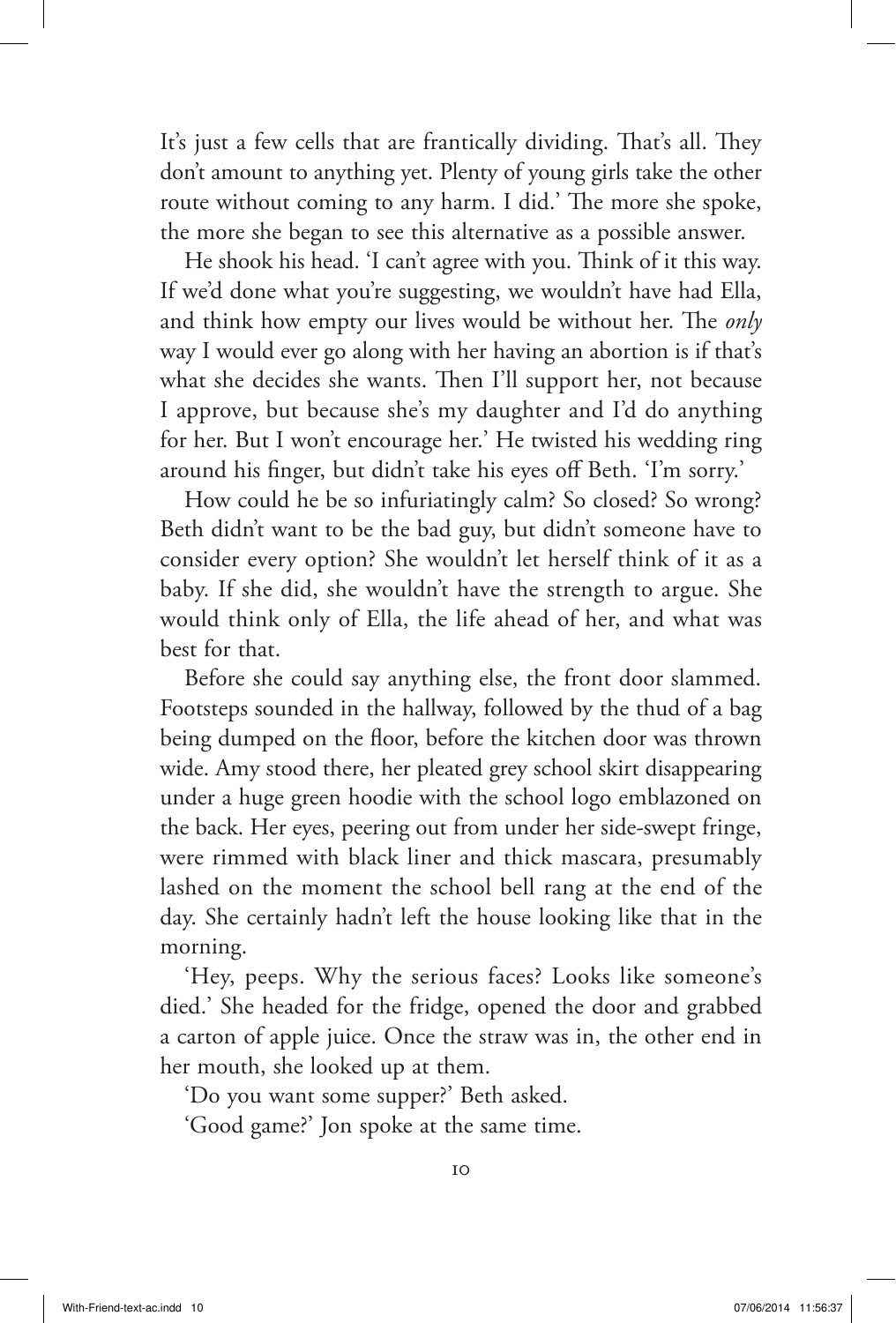Beth knew instinctively that he felt, as she did, that there was no need to involve Amy in Ella's situation. They would have to continue their discussion later.

'Rubbish.' Her daughter slouched across the room and flung herself at a chair. 'We lost thanks to that effing bitch Suzy Featherstone. Like she missed two goals. Can you believe it?'

'Amy, please. Language.' Beth observed Amy's sunny mood cloud over in an instant. Beneath the too-long fringe that never quite fell enough to one side, a sullen expression took shape.

'Well, she is. She's an utter cow. You don't know.'

'Salmon?' Jon pointed to the congealing remains of roast fish and wilted vegetables.

Amy shook her head, at the same time pulling at her skirt, which certainly did not meet the not-more-than-eight-inchesfrom-the-knee-when-kneeling rule that Beth remembered from her own school days. 'Nah! We had pizza at Hannah's.'

'But—'

'It was home-made,' Amy protested before Beth could object to pizza as a school-night meal.

A sudden blast of unidentifiable tinny music interrupted them. Amy reached into her hoodie pocket for her phone and held it to her ear, glaring at them all the while. Her face lit up. 'Yeah. You're joking. He's dope. No, I'll text her now. Yeah, thanks. Laters.' As soon as she cut the call off, she was texting, thumbs going at a million miles a minute, head bowed as she concentrated, a small smile on her lips.

Jon raised his eyebrows at Beth. They knew perfectly well the impossibility of imposing their opinions or lifestyle on their younger daughter, although they hadn't given up trying. She was a law unto herself. They had to choose their moments carefully, and perhaps they'd had enough upset for one evening.

'I'm going up,' Amy announced, scraping her chair across the floor. She swept her fringe towards her left ear, where it stayed for a nanosecond before flopping back over her face.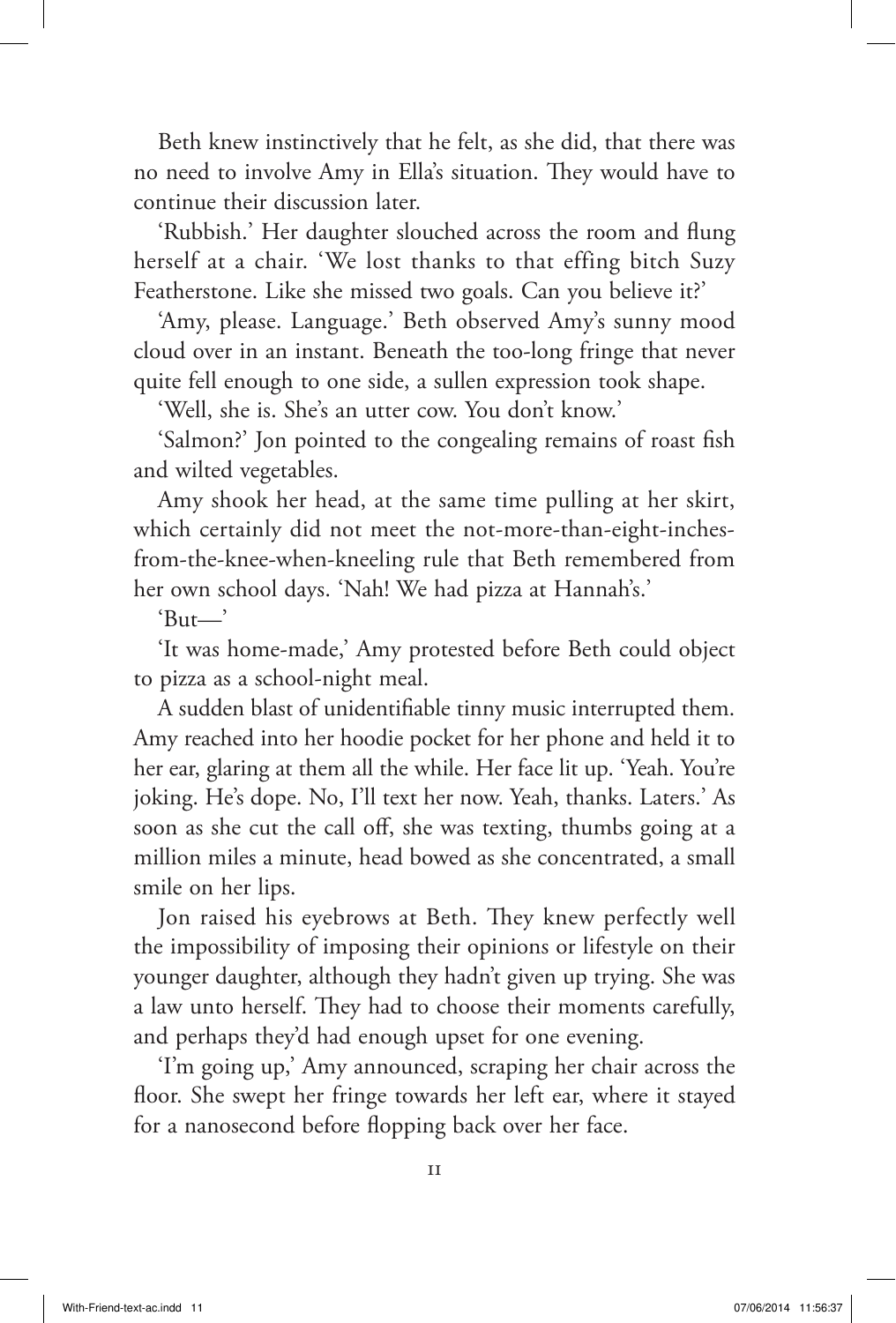'Homework?' ventured Beth tentatively.

'Maybe. I've got stuff to do, though.'

Beth could imagine. In the jumble that passed for Amy's bedroom, the still small centre was the area of desk reserved for her laptop and the chair in front of it. Hers was the one room in the house where disorder prevailed, as her clothes were pulled out or taken off and dumped unceremoniously on the floor or the bed. Occasionally Beth ventured in there. Since her own disordered childhood, chaos of any kind was anathema to her. But if she said anything, or tried to impose some sort of order herself, she was shouted at. Apart from that, she had lost count of the number of family rows that had stemmed from their daughter's unyielding preference for social media over her schoolwork. She couldn't face another one right now.

As Amy left the room, Jon went over and pulled a bottle of red wine from the wine rack. 'A drink, I think,' he said, as he opened a drawer to find the corkscrew.

Beth fetched two wine glasses from a cupboard. The more she thought about it, the more she leaned towards the arguments for Ella not keeping the baby. She felt an urgent need to talk to Megan. But this wasn't the moment to call her – not when she and Jon were recovering together from the shock. Her closest friend would understand where Beth was coming from. Megan would understand how torn she was feeling. Megan loved Ella and Amy as if they were her own daughters, having known them and often looked after them since they were babies. And Beth loved Jake and Hannah likewise, although her work had stopped her from getting to know them in quite the same way. She and Megan had spent hours discussing their children; their hopes and fears for them. They had been equally proud of Ella's achievements, particularly given the lack of academic prowess shown so far by the other three.

Ever since Ella was born, Megan had been there for Beth as a constant source of advice and friendship. Beth liked order. She'd